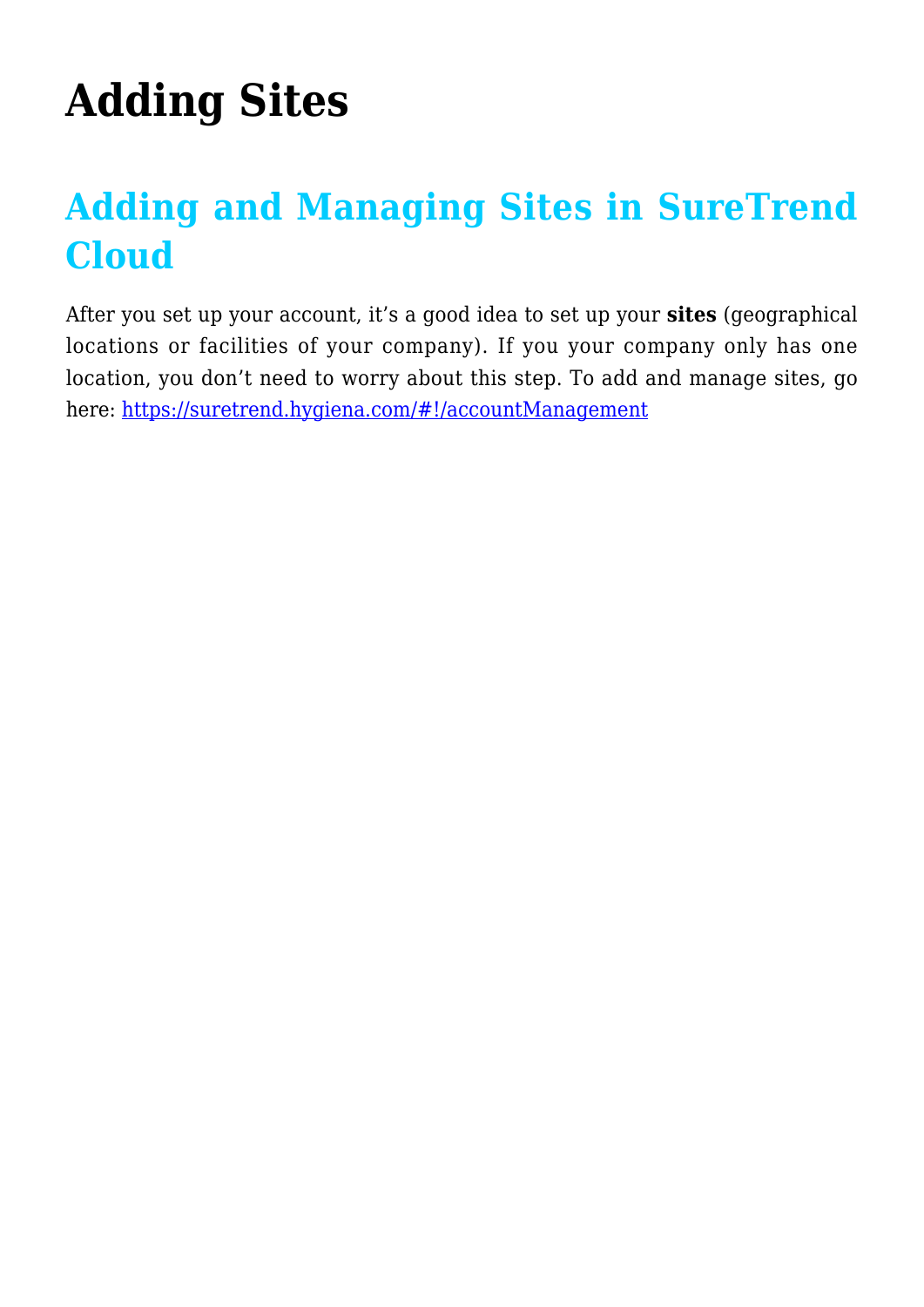SureTrend w My hygiena **Red Box:** Here you will see the information for the account owner. Your account users can use this information if they ever need to contact you.

**Friable Federation** 

**Orange Box:** This **is** a list of your **sites** (or facilities)

Phone:

**Pliow Box:** These buttons allow you to upload company logos. If all of your sites use the same logo then you can simply use the first upload button (the one to the right of the **red box**) to upload a logo. If each of your facilites has their own logo then use the buttons next to the facility name in the second yellow box.

**Green Box:** Here you can activate or deactivate a **site**.

**Blue Box:** The pencil icon allows you to edit a site (e.g. change the name). You will see this pencil icon throughout SureTrend Cloud – think of it as your *edit* button.

**Purple Box**: This plus button allows you to add a new site. You will see this pencil icon thorugh SureTrend Cloud – think of it as your *add* button.

Press the plus button to add a site. Name it in a way that will make sense to you and your organization. For example, you can name sites using their city and state or the location number.

Once you've added the sites, double-check that they're all marked as *active*.

If you need to make changes, click the pencil icon to edit.